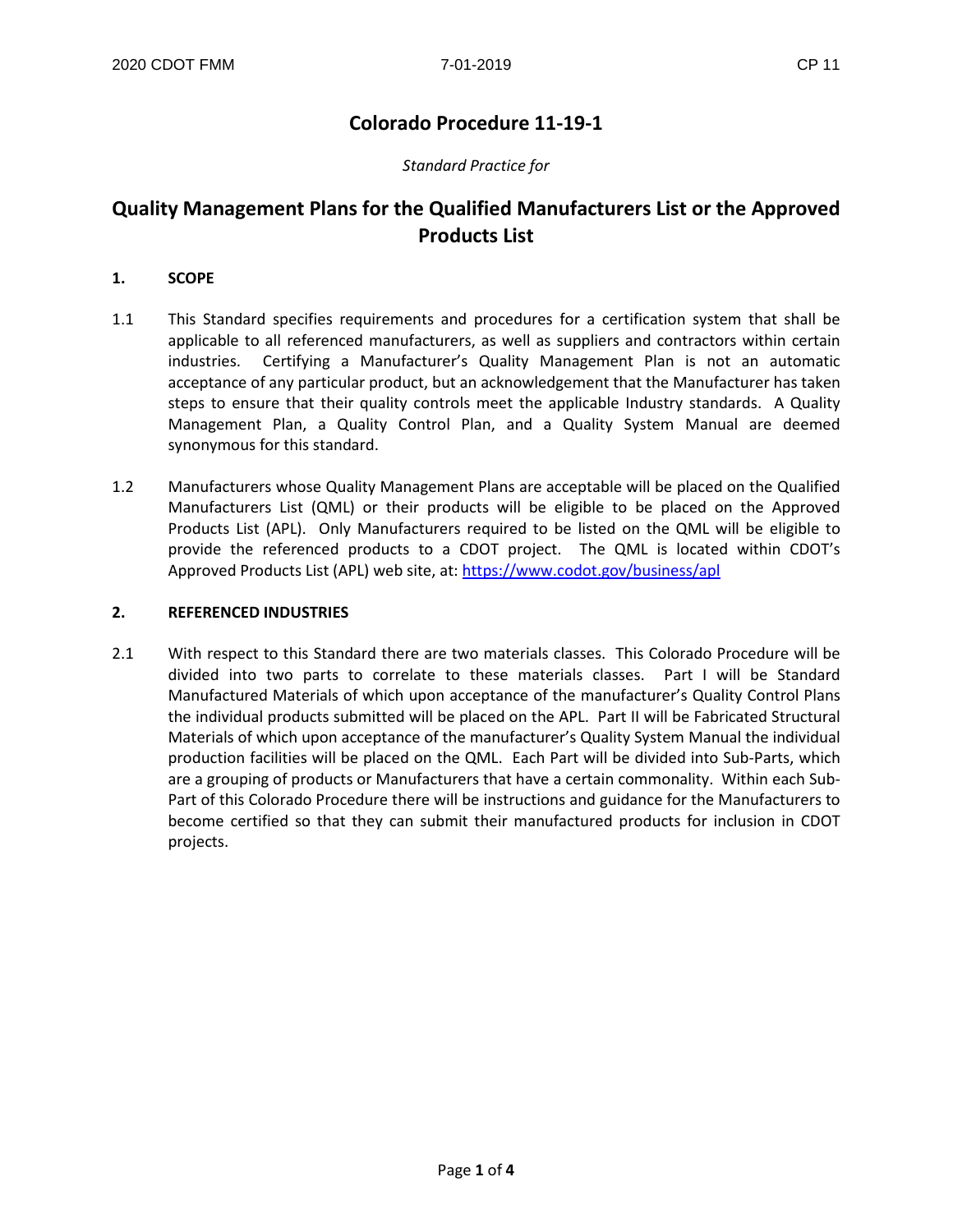## **3. TABLE OF CONTENTS**

Part I. Standard Manufactured Materials

| Sub-Part 1. | Asphalt Binder          |
|-------------|-------------------------|
| Sub-Part 2. | <b>Asphalt Emulsion</b> |
| Sub-Part 3. | <b>Hydraulic Cement</b> |
| Sub-Part 4. | Fly Ash                 |
| Sub-Part 5. | <b>Hydrated Lime</b>    |

Part II. Fabricated Structural Materials

| Sub-Part 1. | Steel Reinforcing Bars & Steel Dowel Bars |  |
|-------------|-------------------------------------------|--|
| Sub-Part 2. | <b>Epoxy Coaters of Reinforcing Steel</b> |  |
| Sub-Part 3. | <b>Precast Concrete Structures</b>        |  |

#### **4. PRODUCT ACCEPTANCE**

- 4.1 The majority of materials submitted for inclusion on CDOT projects will fall within one of four levels of product acceptance for their sampling and testing. CDOT always retains the right through its Quality Assurance (QA) Program to obtain samples for additional testing and require supplemental documentation.
- 4.2 The four levels of product acceptance are: Pre-Inspected (PI), Certified Test Report (CTR), Certificate of Compliance (COC), and Pre-Approved (through the APL).
- 4.3 A Manufacturer being placed on the QML is a completely separate activity from how their product(s) are accepted on a CDOT project. The specifics on product acceptance are addressed in the Special Notice to Contractors chapter and with additional reference in the Quality Assurance Schedule.

#### **5. DECERTIFICATION**

- 5.1 Certification may be withdrawn from suppliers when one or more of the following conditions exist:
- 5.1.1 Failure to consistently supply material of a specific grade meeting specifications for three (3) acceptance samples as determined by CDOT test results.
- 5.1.2 Failure to regularly participate in two (2) WCTG or equal "Round-Robins."
- 5.1.3 Inadequate maintenance of required records.
- 5.1.4 Improper documentation of shipments.
- 5.1.5 A visit by CDOT's Representative to a supplier's facility reveals significant quality control problems.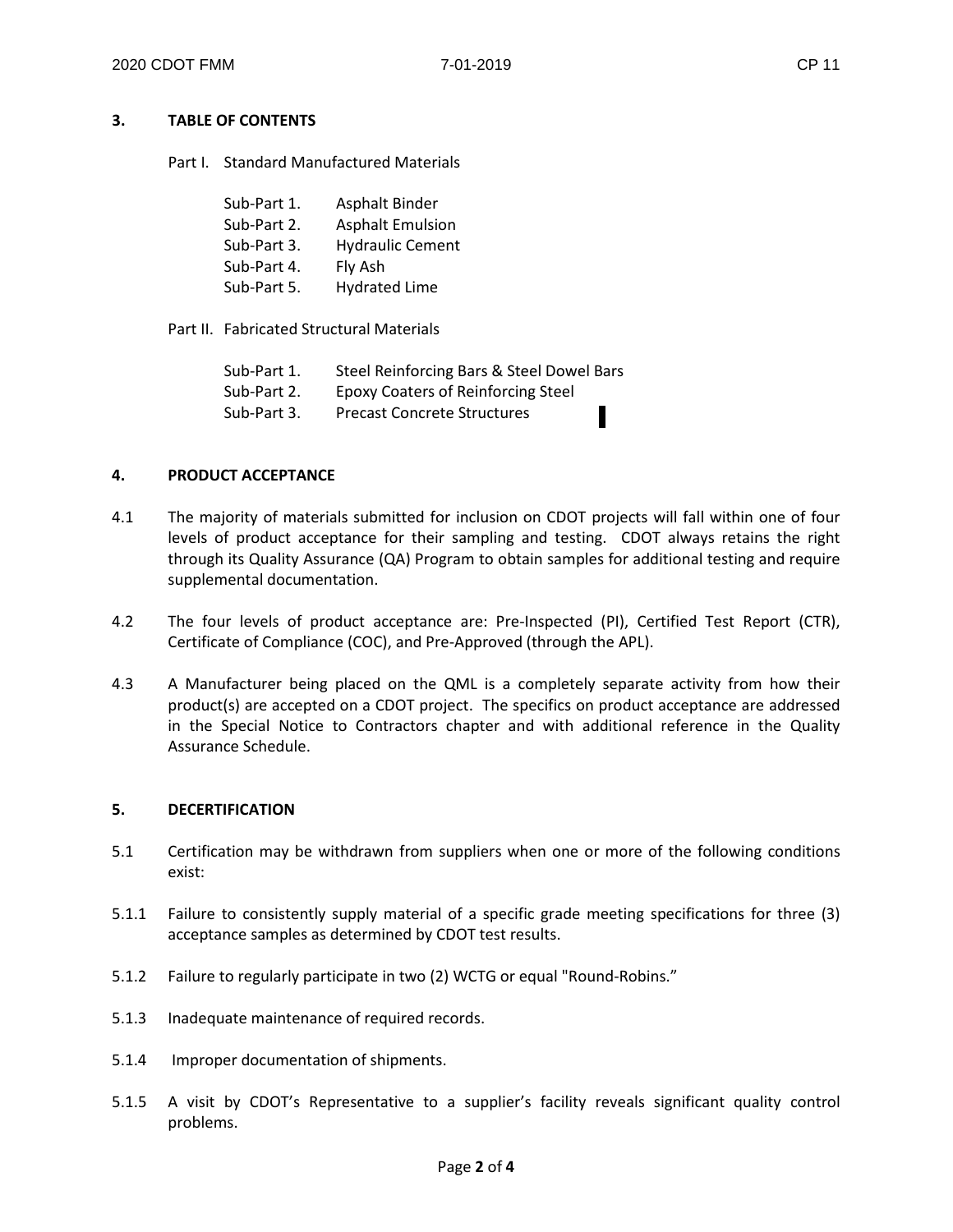- 5.1.6 Failure to maintain an acceptable quality control program.
- 5.1.7 Failure to comply with any additional decertification requirements found in the applicable Sub-Part of this Standard.
- 5.2 Notification of Decertification will be in writing.

# **6. QUALIFYING FOR RECERTIFICATION**

6.1 If a supplier has been decertified and seeks to be recertified, then the Supplier Certification Requirements must be fulfilled, as per Section 6 of the applicable Sub-Part of this Standard.